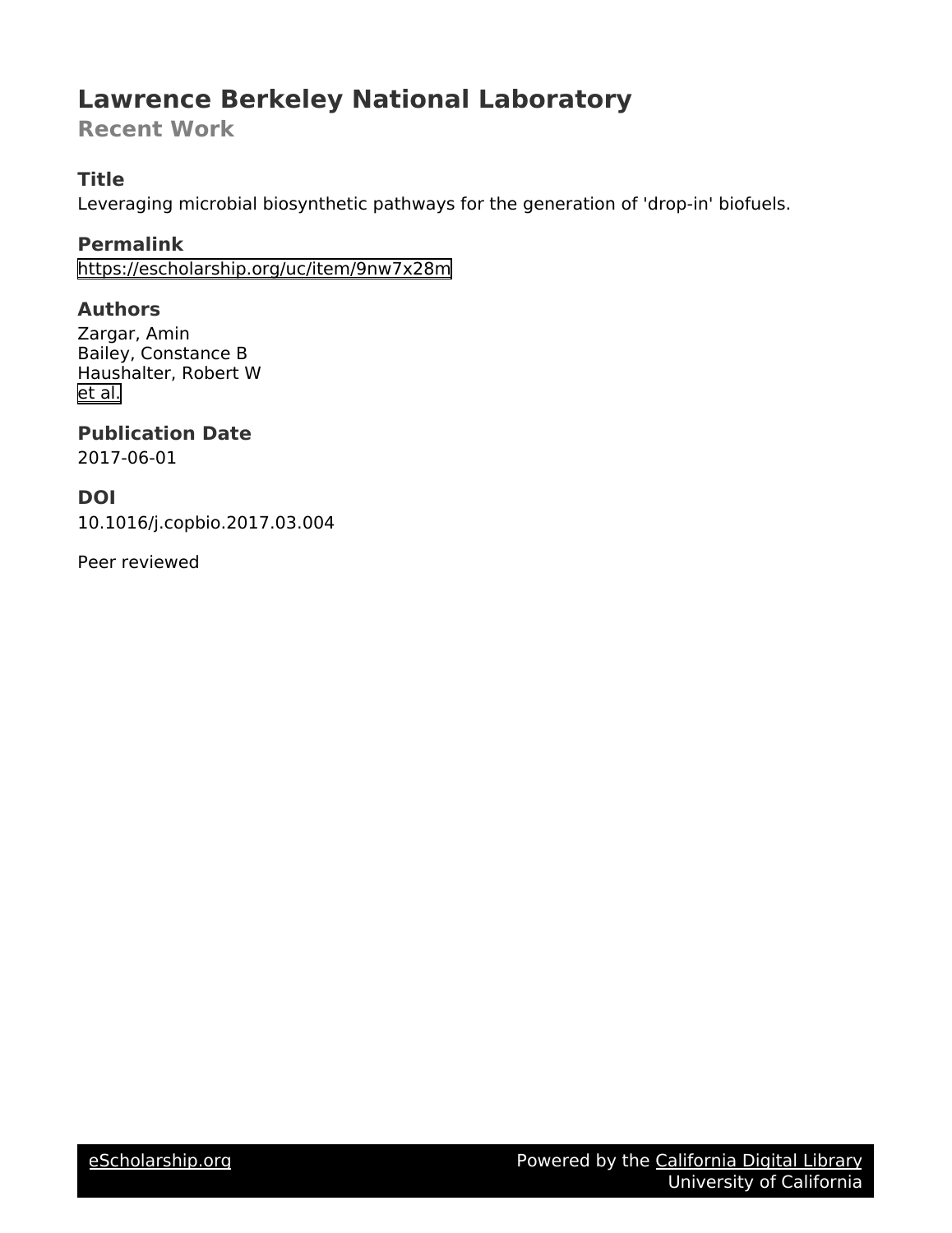

Available online at [www.sciencedirect.com](http://www.sciencedirect.com/science/journal/09581669)

**ScienceDirect** 

CrossMark

# Leveraging microbial biosynthetic pathways for the generation of 'drop-in' biofuels

Amin Zargar<sup>1,3</sup>, Constance B Bailey<sup>1,2</sup>, Robert W Haushalter<sup>1,2</sup>, Christopher B Eiben<sup>1,2</sup>, Leonard Katz<sup>1,3,4</sup> and Jay D Keasling<sup> $1,2,3,4,5,6$ </sup>

Advances in retooling microorganisms have enabled bioproduction of 'drop-in' biofuels, fuels that are compatible with existing spark-ignition, compression-ignition, and gasturbine engines. As the majority of petroleum consumption in the United States consists of gasoline (47%), diesel fuel and heating oil (21%), and jet fuel (8%), 'drop-in' biofuels that replace these petrochemical sources are particularly attractive. In this review, we discuss the application of aldehyde decarbonylases to produce gasoline substitutes from fatty acid products, a recently crystallized reductase that could hydrogenate jet fuel precursors from terpene synthases, and the exquisite control of polyketide synthases to produce biofuels with desired physical properties (e.g., lower freezing points). With our increased understanding of biosynthetic logic of metabolic pathways, we discuss the unique advantages of fatty acid, terpene, and polyketide synthases for the production of bio-based gasoline, diesel and jet fuel.

#### Addresses

<sup>1</sup> Joint BioEnergy Institute, Lawrence Berkeley National Laboratory, Emeryville, CA 94608, United States

- <sup>2</sup> Physical Biosciences Division, Lawrence Berkeley National Laboratory, Berkeley, CA 94720, United States
- <sup>3</sup> QB3 Institute, University of California-Berkeley, 5885 Hollis Street, 4th Floor, Emeryville, CA 94608, United States
- <sup>4</sup> Synthetic Biology Engineering Research Center, University of
- California, Berkeley, CA 94720, United States

<sup>5</sup> Department of Chemical & Biomolecular Engineering, Department of Bioengineering, University of California, Berkeley, CA 94720, United **States** 

<sup>6</sup> Novo Nordisk Foundation Center for Biosustainability, Technical University Denmark, DK2970 Horsholm, Denmark

Corresponding author: Keasling, Jay D [\(jdkeasling@lbl.gov\)](mailto:jdkeasling@lbl.gov)

#### Current Opinion in Biotechnology 2017, 45:156–163

This review comes from a themed issue on Energy biotechnology

Edited by Scott Banta and Brian Pfleger

#### <http://dx.doi.org/10.1016/j.copbio.2017.03.004>

0958-1669/@ 2017 Elsevier Ltd. All rights reserved.

In 2014, the levels of anthropogenic greenhouse gases (carbon dioxide, methane, and nitrous oxide) reached their highest levels in at least 800 000 years [[1,2](#page-7-0)]. Transportation vehicles contributed approximately 14% of all global greenhouse gas emissions in 2010, with 95% of that derived from petroleum based fuels [\[3](#page-7-0)]. If fuels produced from renewable sources such as biomass, landfill gas or atmospheric  $CO<sub>2</sub>$  replaced petrochemically-derived fuels, it would reduce  $CO<sub>2</sub>$  emissions through the 'closed  $CO<sub>2</sub>$ cycle': CO2 that is burned through combustion is reused from the atmosphere to produce the biofuel [[4\]](#page-7-0). While no current biofuel should not be considered purely carbon neutral after accounting for collateral emissions, the production of 'drop-in' biofuels, fuels that are compatible with existing spark-ignition, compression-ignition and gas-turbine engines, could greatly reduce greenhouse gas emissions [\[5,6\]](#page-7-0).

Microbial fermentation is a particularly attractive means of producing renewable biofuels. Genetically engineered microbes can utilize feedstocks from non-agricultural sources (e.g., switchgrass) that does not compete with food crops for land mass to produce various fuels and commodity chemicals. In this review, we discuss the microbial production of biofuels derived from three different classes of biosynthetic pathways: fatty acid, isoprenoid, and polyketide. Short chain alcohols (e.g., isobutanol, 1-butanol) are an important class of drop-in fuels, and will continue to be in the future. As they are produced from different pathways and are well reviewed [\[7](#page-7-0)], we exclude their discussion here. We provide the maximum theoretical mass yield and highest reported titers for these select 'drop-in' biofuels [\(Table](#page-2-0) 1) and discuss the production pathways. Fatty acid biosynthesis is the most well-established pathway to produce biofuels, and we discuss the recent work to synthesize short and medium chain alkanes as constituents of gasoline and diesel. Isoprenoid hydrocarbons often contain branching and ring structures that have high energy content, low water miscibility and reduced premature ignition, rendering them attractive biofuel substitutes for diesel and even jet fuel. Polyketide synthases, although they have been explored less thoroughly for such applications, also have attractive biosynthetic logic to produce high performance biofuels.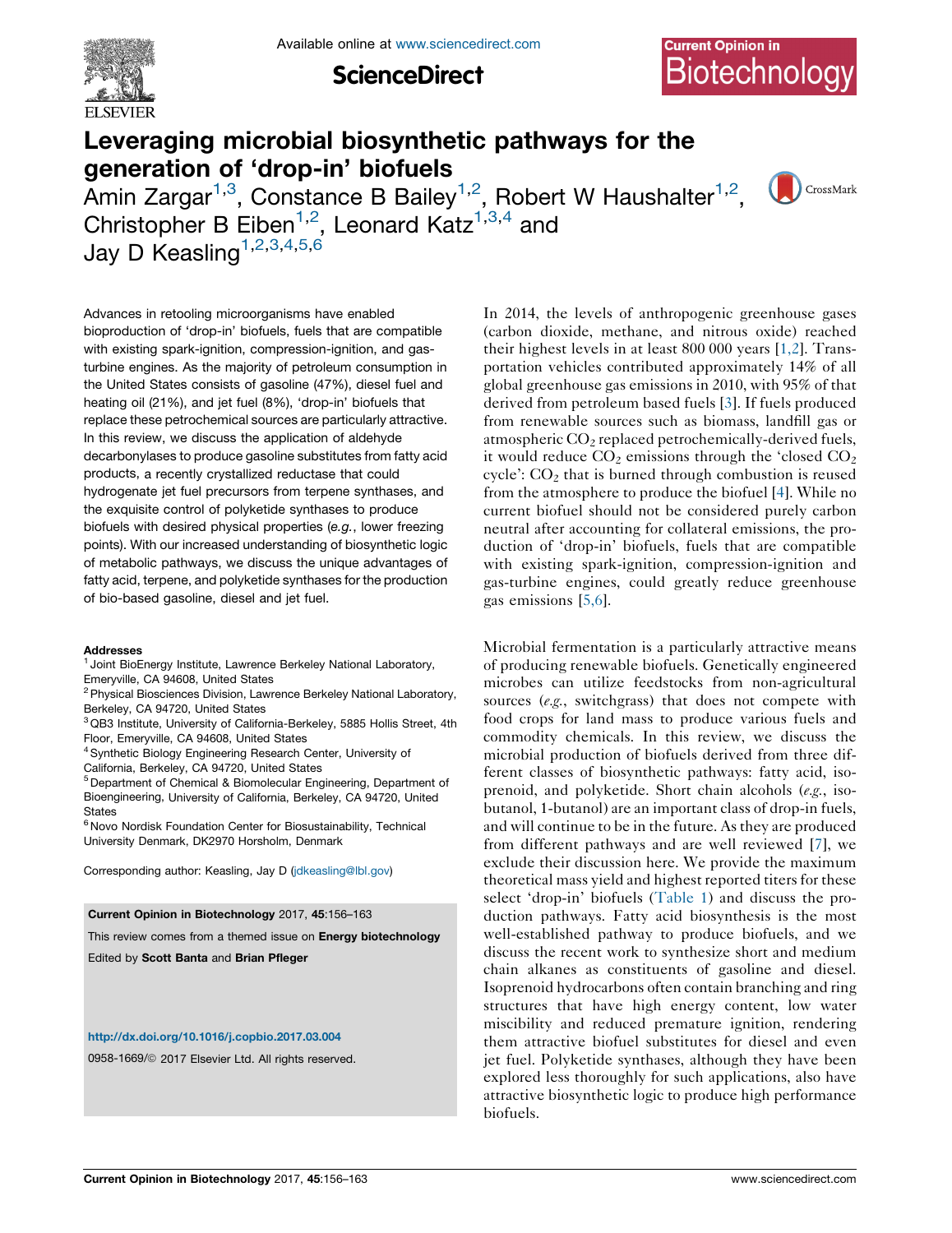#### <span id="page-2-0"></span>Table 1

Maximum possible theoretical yield is given for each compound based on the substrate glucose under anaerobic conditions. The highest reported titres for each type of compound is illustrated

| Pathway              | Compounds                    | Mass yield % (g/ghexose) | Highest reported titre |
|----------------------|------------------------------|--------------------------|------------------------|
| Fatty acid synthesis |                              |                          |                        |
|                      | Alkanes (C13-C17)            | 30.7-30.8%               | 300 mg/L [11]          |
|                      | Alkanes (C9-C14)             | 30.5-30.7%               | 580 mg/L [16]          |
|                      | Propane                      | 29.4%                    | 32 mg/L [20**]         |
| Isoprene synthesis   |                              |                          |                        |
|                      | Bisabolene                   | 32.4%                    | 5.2 $g/L$ [33]         |
|                      | Farnesene                    | 32.4%                    | 1.1 g/L $[36^{\circ}]$ |
|                      | Pinene                       | 32.4%                    | 32 mg/L [38]           |
|                      | Limonene                     | 32.4%                    | 700 mg/L [46]          |
| Polyketide synthesis |                              |                          |                        |
|                      | Multi-methyl-branched esters | 27.2-27.6%               | 98 mg/L [51]           |
|                      | Pentadecane                  | 30.8%                    | 140 mg/L [52°]         |

## Biofuels derived from fatty acid biosynthetic pathways

While the fatty acid pathway has been leveraged to produce alcohol, ketone, ester and olefin biofuel products [[8–10](#page-7-0)], there is an exciting new avenue to synthesize short chain and medium chain alkanes that could be used in place of gasoline and diesel. Initiated by acetyl-CoA, fatty acid biosynthesis in Escherichia coli is performed by the fatty acid synthase complex (FAS) II that uses multiple, discrete enzymes to generate a saturated fatty acid (typically 14–18 carbons in length). Alkanes could be produced from the products of FAS (fatty-acyl carrier protein (ACP), free fatty acid, and fatty-acyl-CoA [\(Figure](#page-3-0) 1a) using a fatty aldehyde decarbonylase (ADO), first identified in the cyanobacterium Synechococcus elonga $tus$ , which converts fatty aldehydes to alkanes [[11\]](#page-7-0).

In a seminal report, Schirme et al. demonstrated that an acyl carrier protein reductase (AAR) could produce fatty aldehydes directly from fatty acyl-ACPs in E. coli [\(Figure](#page-3-0) 1b) [\[11](#page-7-0)]. With the heterologous expression of an improved ADO from Nostoc punctiforme, 300 mg/L of odd-numbered C13–C17 hydrocarbons were produced, 80% present extracellularly. A subsequent report demonstrated an AAR from *Bacillus subtilis* could produce evennumbered C14 and C16 when expressed with ADO [\[12](#page-7-0)]. While this method is appropriate for diesel fuel type molecules, the limitations in the chain-length profile of hydrocarbons synthesized precludes producing a substitute for gasoline, which is a blend of short-chain hydrocarbons (typically three to nine carbons) [[13\]](#page-7-0).

There are several advantages to producing alkanes from FFAs or acyl-CoA: fatty acids have been produced in higher abundance than fatty acyl-ACPs, production from fatty acids affords better control over chain length, and the pool of fatty acids can be manipulated [[9,14,15\]](#page-7-0). A recent study described the *in vivo* production of a

modified acyl-ACP thioesterase to produce short-chain fatty acids, which were then appended to CoA via an overexpressed fatty-acyl-CoA ligase [\(Figure](#page-3-0) 1b). The cells produced 580 mg/L of short chain alkanes from fatty-acyl-CoAs by the sequential reaction of *Clostridium* acetobutylicum fatty acyl-CoA reductase (ACR1) and Arabidopsis thaliana ADO [\[16](#page-7-0)]. As such, this strategy relied on expressing an acyl-ACP thioesterase to terminate FAS at the desired chain length. Howard and coworkers used a similar approach with heterologous thioesterases and branched FFAs in E. coli generating branched alkanes [[17](#page-7-0)]. Eschewing heterologous thioesterases, Liu et al. engineered ACPs that prefer particular fatty acid chain lengths that can generate predictable alterations to the hydrocarbon cellular output [\[18](#page-7-0)]. While production of biofuels from fatty-acyl-CoA has enhanced control over the length of hydrocarbon chains produced, this pathway requires the additional processing step of CoA ligation compared to production from FFAs.

Recently, a more direct method to generate fatty aldehydes has used a carboxylic acid reductase (CAR) from *Mycobacterium marinum* to directly convert FFAs to fatty aldehydes ([Figure](#page-3-0) 1b) [[18\]](#page-7-0). Akhtar et al. demonstrated that this CAR can accept a broad range of substrate chain lengths. Furthermore, the CAR route is a more thermodynamically favored pathway than the cyanobacterial AAR route  $(-35.9 \text{ kJ/mol}$  compared to  $-3.9 \text{ kJ/m}$ mol), and has much better in vitro kinetics than both the AAR and ACR1 pathways [[19\]](#page-7-0). In a subsequent study, Kallio et al. used a thioesterase specific for butyryl-ACP to tune the FFA pool, which the CAR converted to generate short chain alkanes, producing 32 mg/L of propane in a shake flask fermentation  $[20\text{°}$  $[20\text{°}$ <sup>\*</sup>].

While biofuel production of alkanes is dependent on titers of FFAs, biofuel yields are much lower than the yields of FFAs due to factors including intermediate and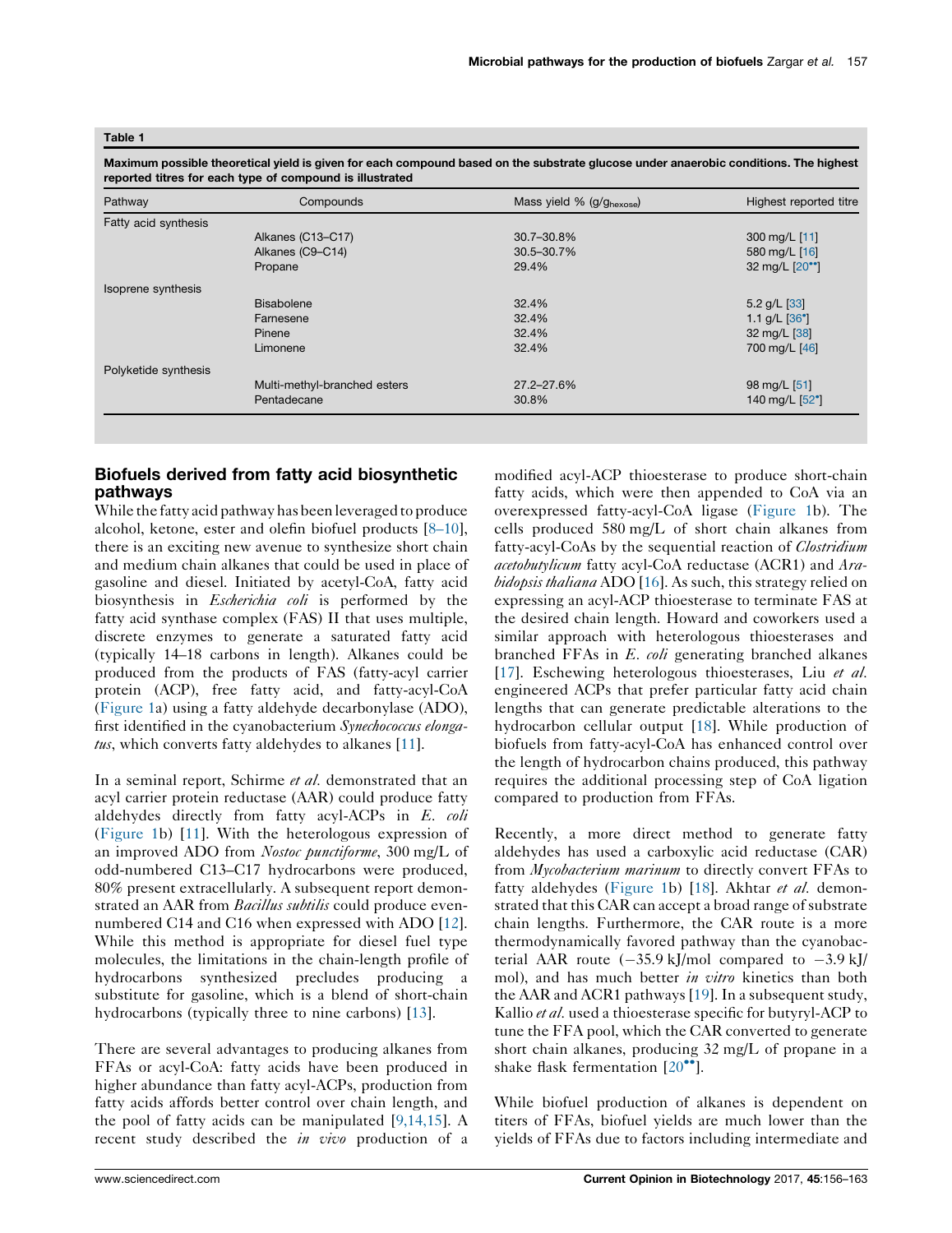<span id="page-3-0"></span>



Fatty acid synthesis of alkanes. (a) In the first step of fatty acid synthesis, acetyl-CoA and malonyl-CoA are transthioesterified to the fatty acid synthase (FAS), and the final product of each round of elongation is a fatty-acyl ACP. A thioesterase (TesA) can cleave the fatty-acyl ACP to generate a free fatty acid that reacts with an acyl-CoA ligase (ACL) to generate fatty-acyl CoA. (b) Fatty aldehydes can be generated from fatty-acyl ACP, free fatty acids, and fatty-acyl CoA through acyl carrier protein reductase (AAR), carboxylic acid reductase (CAR), and acyl CoA reductase (ACR1), respectively. (c) Fatty aldehydes can generate alkanes through aldehyde decarbonylase (ADO) and fatty alcohols through aldehyde reductase (AHR).

product toxicity, specificity, and catalytic efficiency of the enzymatic machinery. Flux may also be inhibited by intracellular precursor supply, as FFAs are secreted by overexpressing strains [\[21](#page-7-0)]. The highest published titers of FFAs (8.6 g/L) have been achieved through modular optimization of fatty acid production followed by fed-batch fermentation [\[22](#page-7-0)]; however titers of biofuels generated from this process are much lower. As acyl-ACPs inhibit several enzymes of the endogenous Type II FAS in  $E$ .  $\omega h$ , a promising strategy could involve a parallel system of heterologous type I FAS systems [[8,23](#page-7-0)<sup>°</sup>].

Currently the limiting factor in alkane production is ADO catalytic activity, an obstacle that is compounded by native aldehyde reductases (AHR) (Figure 1c) [\[10](#page-7-0)]. AHR seemingly competes with aldehyde decarbonylases for fatty aldehydes that result in the production of alcohols instead of alkanes (Figure 1) [\[24](#page-7-0)]. While removing competing AHR can increase flux to alkanes [[25,26](#page-7-0)], recent work showed that moderate fatty alcohol production stimulated alkane biosynthetic flux, and when

combined with other metabolic engineering improvements, 1.26 g/L in a fed-batch fermentation of alkanes was achieved  $[27^{\bullet\bullet}]$ , the highest titer [reported.](#page-7-0) As  $O_2$  and electron supply are co-substrates for the conversion of aldehydes to alkanes in this class of decarbonylases [[28](#page-7-0)], an optimized electron transfer system can increase the catalytic rate of ADO  $[20^{\bullet\bullet}, 27^{\bullet\bullet}]$ . While [challenges](#page-7-0) remain in microbial production of alkanes through FASs, particularly in kinetic throughput, it is currently the most mature pathway for bioproduction of straight-chain hydrocarbons of short to medium chain length that compose gasoline and diesel.

## Isoprenoid based biofuel production

The isoprenoid pathway, which elongates carbon skeleton chains through the five-carbon units by condensing the building blocks isopentenyl pyrophosphate (IPP) and dimethylallyl pyrophosphate (DMAPP), has attracted great interest as a biofuel production platform. While bacteria can produce IPP through the methylerythitol-4-phosphate (MEP) pathway, a mevalonate-based (MVA) pathway has been reconstituted in E. coli, which greatly improves the flux to IPP ([Figure](#page-4-0) 2a) [\[29,30\]](#page-7-0). Monoterpenes (C10), produced by the condensation of IPP and DMAPP, and sesquiterpenes (C15), produced from the condensation of two IPPs and one DMAPP, in particular have been identified as diesel and jet fuel substitutes. A terpene synthase converts the precursor to the final compound, which, following modification via hydrogenation or dimerization, is a suitable biofuel.

Bisabolene and farnesene are two desirable biodiesel precursors synthesized from farnesyl pyrophosphate (FPP) using bisabolene synthase (BS) and farnesene synthase (FS), respectively [\(Figure](#page-4-0) 2b). When chemically hydrogenated, bisabolane has similar fuel properties to D2 diesel fuel [\[31](#page-7-0)]. Bisabolene has been produced in E. coli and Saccharomyces cerevisiae at titers higher than 900 mg/L in shake flasks [\[32](#page-7-0)] and 5.2 g/L in a fermentation process [[33\]](#page-7-0). Demonstrating an exploration of an alternative chassis organism that can use uncommon sugars as well as consume lignocellulosic biomass, our group engineered a strain of Streptomyces venezuelae to produce bisabolene at 10 mg/L, which is two orders of magnitude higher than the total terpene yield of wildtype S. venezuelae [[34\]](#page-7-0). Similar to bisabolane, farnesane has better combustion properties than diesel with similar viscosity and density [[31\]](#page-7-0). Farnesene, the dehydrogenated form of farnesane, is well-tolerated in S. cerevisiae, with yields of 170 mg/L in fed batch fermentations [[35](#page-8-0)]. The kinetics of farnesene production were quantified using an *in vitro* reconstitution system with purified components, and using this information, Zhu et al. overexpressed genes encoding enzymes in the pathway to yield up to 1.1  $g/L$  of farnesene in E. *coli* at the shake-flask scale [36 ]. [Farnesene](#page-8-0) has seen interest from industry as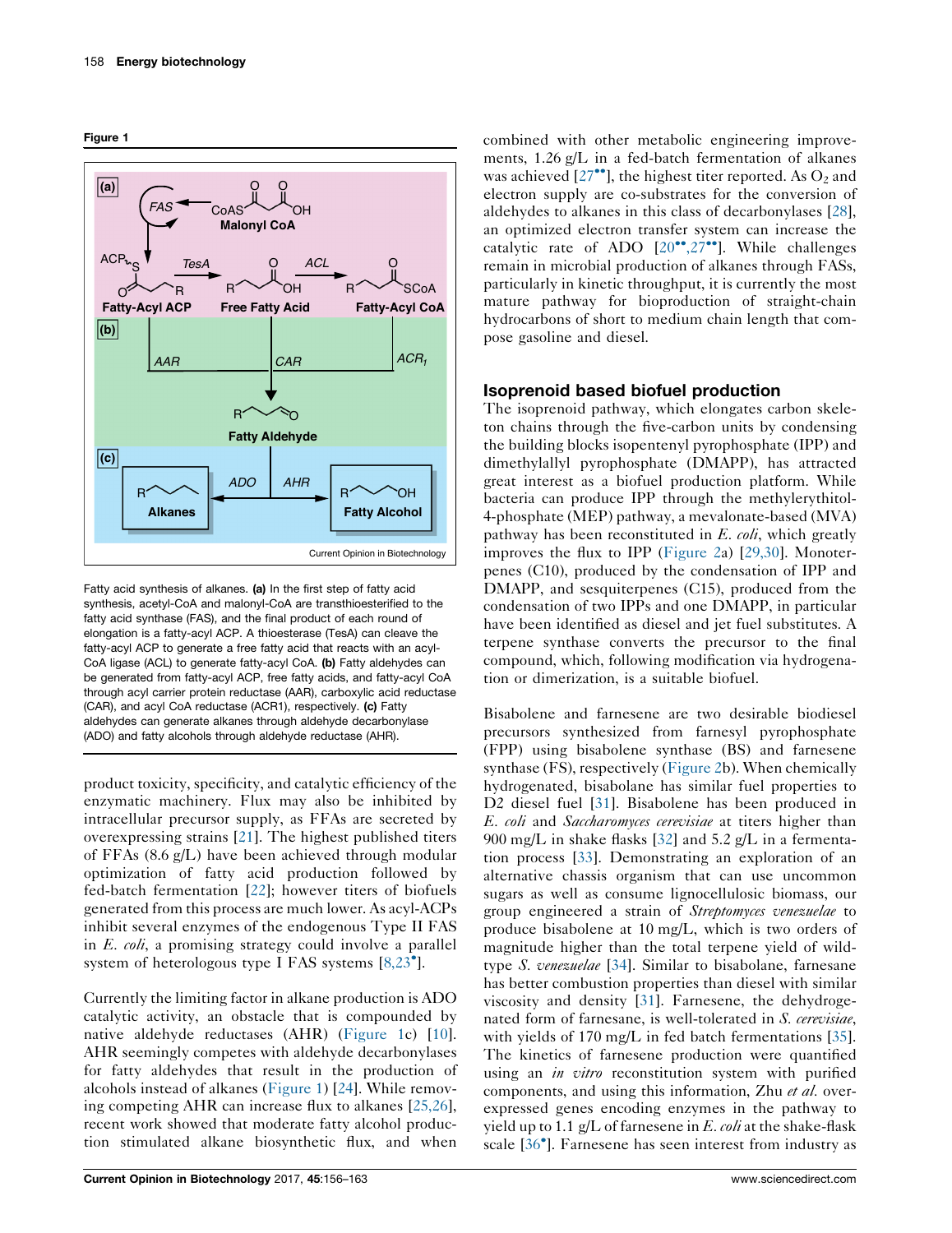<span id="page-4-0"></span>



Isoprenoid pathway for the production of biobased diesel and jet fuels. (a) Acetyl-CoA generates the building blocks for isoprenoid production through the mevalonate pathway. (b) Farenyl pyrophosphate synthase (FPPS) synthesizes feranyl pyrophosphate (FPP) from two IPP and one DMAPP. Farnesene and bisabolene are synthesized by their respective synthases from FPP. Hydrogenation of each molecule produces biodiesel fuel candidates. (c) Geranyl pyrophosphate synthase (GPPS), converts an IPP and DMAPP molecule to geranyl pyrophosphate (GPP). Limonene and pinene are synthesized by limonene and pinene synthase, respectively. Chemically dimerized pinene and hydrogenated limonene are biobased jet fuel candidates.

well, and recently Amyris announced a record low manufacturing cost of farnesene at \$1.75 per liter [[37\]](#page-8-0).

While there has been much progress in the production of biodiesel, the development of biobased jet fuels to replace high-density, high-energy tactical fuels such as JP-10 and RJ-5 has lagged. Recently, it has been shown that the chemical dimerization of pinene results in a bicyclic terpene with comparable values for density and volumetric heating  $(0.94 \text{ g/mL}$  and  $39.5 \text{ MJ/L}$  as JP-10 [\[38](#page-8-0)]. Pinene titers, synthesized from GPP with a pinene synthase (Figure 2c), are an order of magnitude lower than those achieved for sesquiterpenes like bisabolene, most likely due to flux inhibition by its precursor GPP or toxicity of pinene to  $E.$  coli [\[39,40\]](#page-8-0). Addressing flux inhibition, a recent report found that a GPPS-PS protein fusion to relieve inhibition of GPPS by GPP produced 32 mg/L of pinene [\[38](#page-8-0)]. To reduce toxicity and increase pinene titer, general stress response proteins, heat-shock proteins, or efflux pumps could confer increased resistance. Indeed, a study found that the heterologous expression of YceI, a possible transporter protein belonging to the diverse and largely uncharacterized family of YceI genes, from Marinobacter aquaeolei increases resistance to pinene toxicity in E. coli [[41\]](#page-8-0).

The hydrogenated form of limonene, limonane, also has favorable properties for jet-biofuels [[42,43](#page-8-0)]. Limonene is produced from the cyclization of GPP by limonene synthase (LS), which can be subsequently catalytically hydrogenated to limonane (Figure 2c). Early efforts to produce limonene suffered from low intracellular levels of its precursor geranyl pyrophosphate in E. coli [[44\]](#page-8-0). Using the heterologous expression system of the MVA pathway consisting of GPP synthase, limonene synthase and a cytochrome P450, a recent study improved the yield of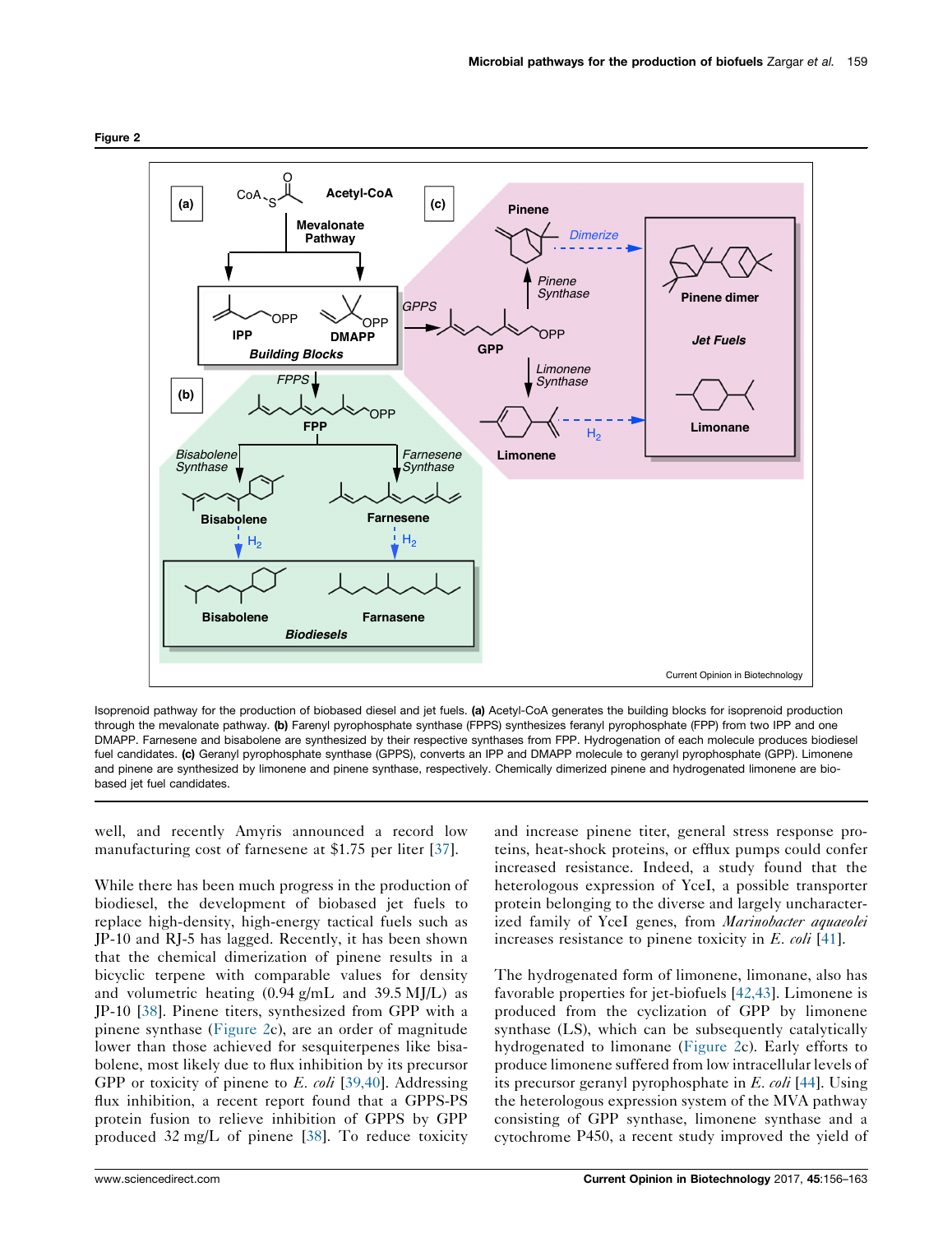<span id="page-5-0"></span>limonene to 400 mg/L from glucose in shake-flask cultures [[43\]](#page-8-0). However, limonene toxicity due to the common oxidation product limonene hydroperoxide limits production [[45\]](#page-8-0), and a two-phase extractive fermentation can alleviate monoterpene toxicity [\[46](#page-8-0)]. Using a two liquid-phase fed-batch system, limonene titers reached 700 mg/L with glucose as the sole carbon source [\[46](#page-8-0)].

Limonene, bisabolene, and farnesene all require chemical hydrogenation after *in vivo* production. This capital cost could be eliminated through a hydrogenation enzyme, and recently, a report found that geranylgeranyl reductase (GGR) from Sulfolobus acidocaldarius catalyzes the hydrogenation of three out of four double bonds in GPP to produce a near saturated alkyl backbone. Natively produced as part of the organism's unusual isoprenoidbased cellular membrane, the crystallized structure guided the selection of targeted mutations to increase the rate of hydrogenation  $[47\degree]$ . If GGR is [further](#page-8-0) engineered to fully and rapidly hydrogenate GPP and FPP, GGR could be beneficial in producing final-state biofuel compounds in vivo.

#### Figure 3

### Polyketide-based biofuel production

Polyketide synthases are molecular factories that produce an array of antibiotics, cancer therapeutics, and other medicinal compounds. While there are three types of PKSs, Type I PKSs are capable of full reductive processing to form saturated carbon skeletons that are particularly appealing as biofuels. Type I PKSs are also an attractive engineering target as the assembly line formation and rounds of elongation present an easily identifiable biosynthetic logic for the tailored production of specific hydrocarbons. A fully reducing module consists of the following domains: a ketosynthase (KS), an acyltransferase (AT), a dehydratase (DH), a methyltransferase (MT), an enoyl reductase (ER), a ketoreductase (KR), an acyl carrier protein (ACP), and a thioesterase (TE) (Figure 3). The versatility and tailoring of products by PKSs, along with reprogrammable domains, render PKSs a potentially important platform to produce biofuels with desired physical properties. One potential challenge that is presented when utilizing PKSs, however, is that they have been reported to be catalytically slower than fatty acid synthases. For example, FAS synthesis of palmitic



Branching through polyketide synthase pathways. (a) An acyltransferase (AT, highlighted in red) selects for methylmalonyl-CoA and transfers it to a phosphopantetheine arm of the acyl carrier protein (ACP). A Claisen condensation reaction of methyl-malonate and the primer chain takes place at the ketosynthase (KS), resulting in a  $\alpha$ -methyl group (red). The ACP then shuttles the resulting ketone through the processing domains that reduce (ketoreductase, KR) and dehydrate (dehydratase, DH) the β-ketone, where the enoyl reductase (ER) full reduces the keto group. (b) An alternative approach to generating a  $\alpha$ -branched carbon (red) is through utilizing SAM-dependent methyl transferases (MT, highlighted in red).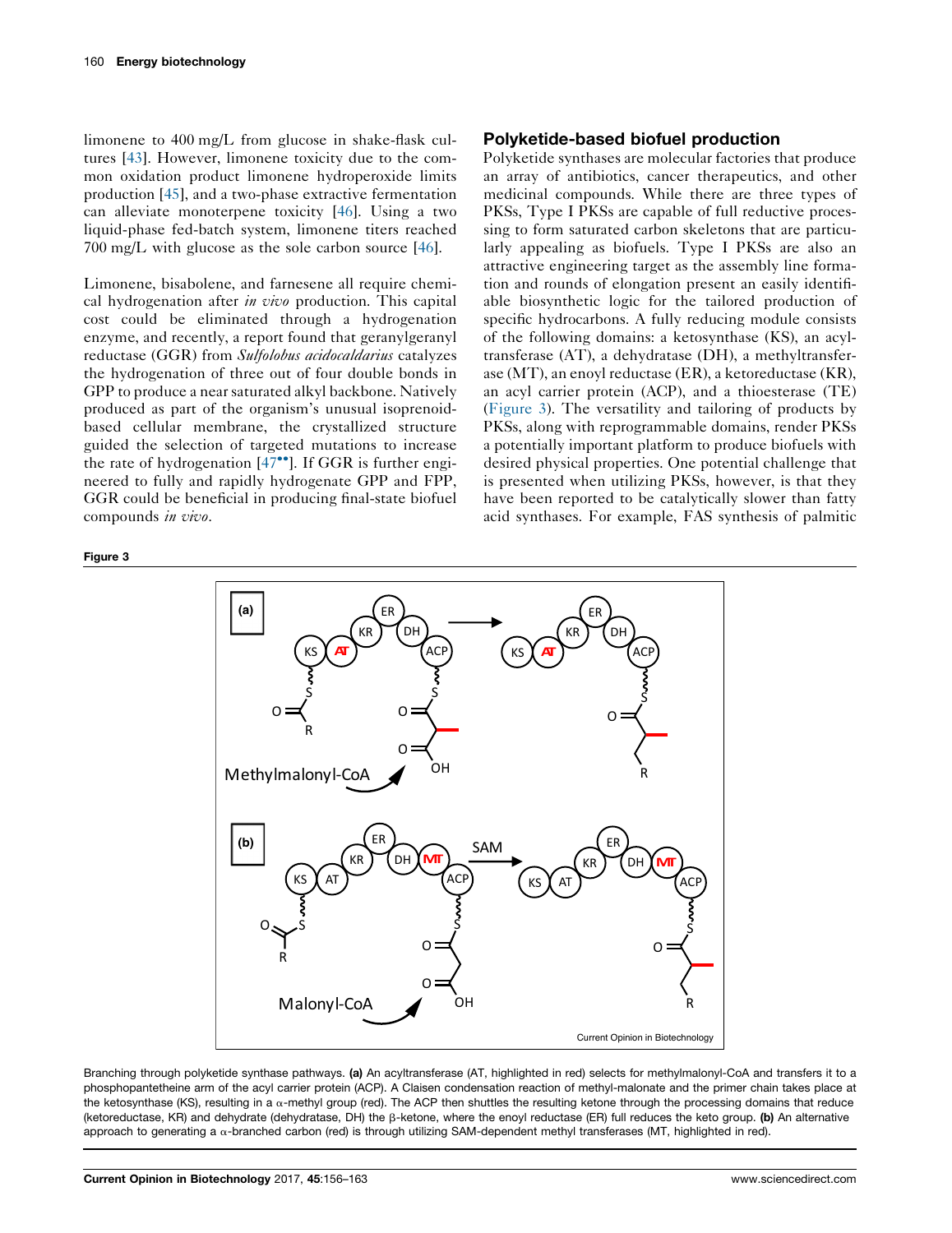acid is completed in less than a second, whereas the DEBS system requires approximately 2 min, at least in vitro [[48,49](#page-8-0)]. However, the mechanistic basis of this difference in catalytic efficiency is unclear [\[49](#page-8-0)], and the measurements of PKS kinetics may be retarded by expression (followed by purification, and kinetic characterization) in  $E.$  coli, which may be a suboptimal folding environment for this particular class of enzymes [\[50](#page-8-0)]. Recent experiments in our lab have indicated that in other hosts, in vivo PKS kinetics may be closer to FAS kinetics than previously thought (results unpublished).

In the first exploitation of PKSs for biofuel production, Menendez-Bravo et al. diverted the FFA pool to an iterative Type I PKS for the production of fatty alcohols and esters. By expressing an iterative Mycobacterium tuberculosis PKS that accepts methylmalonyl-CoA as a substrate, the group produced 98 mg/L of multi-methyl branched esters in  $E.$  coli [\[51](#page-8-0)]. In a more recent study, Liu et al. expressed the iterative Type I PKS from Streptomyces, SgcE, and its cognate thioesterase, SgcE10, in a two-plasmid system in  $E$ .  $\omega h$ . The group optimized the ratio of SgcE expression to SgcE10 expression, and in a fed-batch fermentation followed by chemical hydrogenation, the study reported a yield of 140 mg/L of pentadecane [52 ]. While these iterative PKS [pathways](#page-8-0) are technically simple and provided a starting point for engineering PKS pathways for biofuel production, modular Type I systems afford unique opportunities to precisely tailor the chemical structure. In a notable example of this versatility, our group recently engineered a chimeric Type I PKS with fully reductive processing domains into the first module of borreledin PKS, enabling the bio-based production of the commodity chemical, adipic acid [[53](#page-8-0) ].

The high level of control provided by modular type I PKSs is especially useful to generate selectively branched biofuels, which is useful to lower the freezing point of fuels and is not easily done using FAS. Branching in PKSs occurs through the incorporation of methylmalonyl-CoA as a substrate or through S-adenosyl methionine (SAM) dependent C-methyltransferases ([Figure](#page-5-0) 3). Non-natural incorporation of AT domains can be pursued through AT domain exchanges, AT knockouts with complementation of a trans-AT domain, or AT-site directed mutagenesis (reviewed [\[54\]](#page-8-0)). These methods often degraded the specificity of the AT for the alternative substrate, resulting in slower kinetics than the original AT domain. Recently, our group identified 'hot spot' AT boundaries that can be used to swap AT domains while maintaining protein stability and activity (indeed, in some cases, improving PKS kinetics) [\[55](#page-8-0)]. Methylation through SAM-dependent C-methyltransferases is an alternative approach that has not been extensively studied. Recent studies have helped to elucidate the reaction mechanism of methyltransferases, indicating that methylation can occur before or after Claisen condensation [[56,57](#page-8-0)], and also that excised mono- and di-methyltransferases can function *in vitro* [[57,58](#page-8-0)]. This exquisite control over product formation could generate customized products with desired combustion properties as biofuel substitutes.

### **Conclusions**

The replacement of petroleum-based fuels with renewable fuel sources will only be accomplished through higher product yields and lower feedstock costs. As highlighted in this review, the production of biofuels (e.g., gasoline, diesel, and jet fuel) lags behind the production of substrates (e.g., fatty acids, isoprenoid precursors, malonyl-CoA). To transition to a 'green' transportation economy, this gap between substrate production and biofuel synthesis must be narrowed. While new pathways can be created through the discovery and repurposing of enzymatic functions (e.g., ADO in fatty acid synthesis for alkane production), commercial level production of biofuels will not be accomplished until we improve enzyme kinetics, toxicity tolerances, and metabolic flux. Improving enzyme kinetics usually involves directed evolution or bioprospecting for homologues with more appropriate substrate specificity. Directed evolution is frequently difficult because most fuel molecules require low throughput assays, limiting library size. Screening for fuel molecules in more tolerant microbes has better selection theoretically, but frequently evolving a more tolerant microbe to exogenously added fuel does not translate into a better production host when the pathway is inserted. Finally improving metabolic flux also suffers from the same low throughput assays, limiting library size. While these problems are tractable, solving all three concurrently is still difficult and expensive. Given these constraints, developing methodologies to make designs more rational and/or developing truly high throughput assays has the best potential to move the field forward toward the high titers generally needed to make processes attractive for industry to further investigate.

Our opinion is that the diverse fuel energy needs of the global economy may be best served by diversifying the metabolic pathways we choose to develop biofuel substitutes. While fatty acid synthases may produce the highest titers, the higher energy density of isoprenoids or customizability of polyketides may be the best choice to produce tailored biofuel products with the desired physical properties. Moreover, the community should leverage the versatility of these bioprocesses to search and identify 'drop-in' biofuels with superior performance.

### Acknowledgements

This work was funded by the Joint BioEnergy Institute (JBEI), which is funded by the U.S. Department of Energy, Office of Science, Office of Biological and Environmental Research, under Contract DE-AC02- 05CH11231, by the National Science Foundation under awards MCB-1442724 and NSF-GRFP DGE-1106400, and as part of the Co-Optimization of Fuels & Engines (Co-Optima) project sponsored by the U.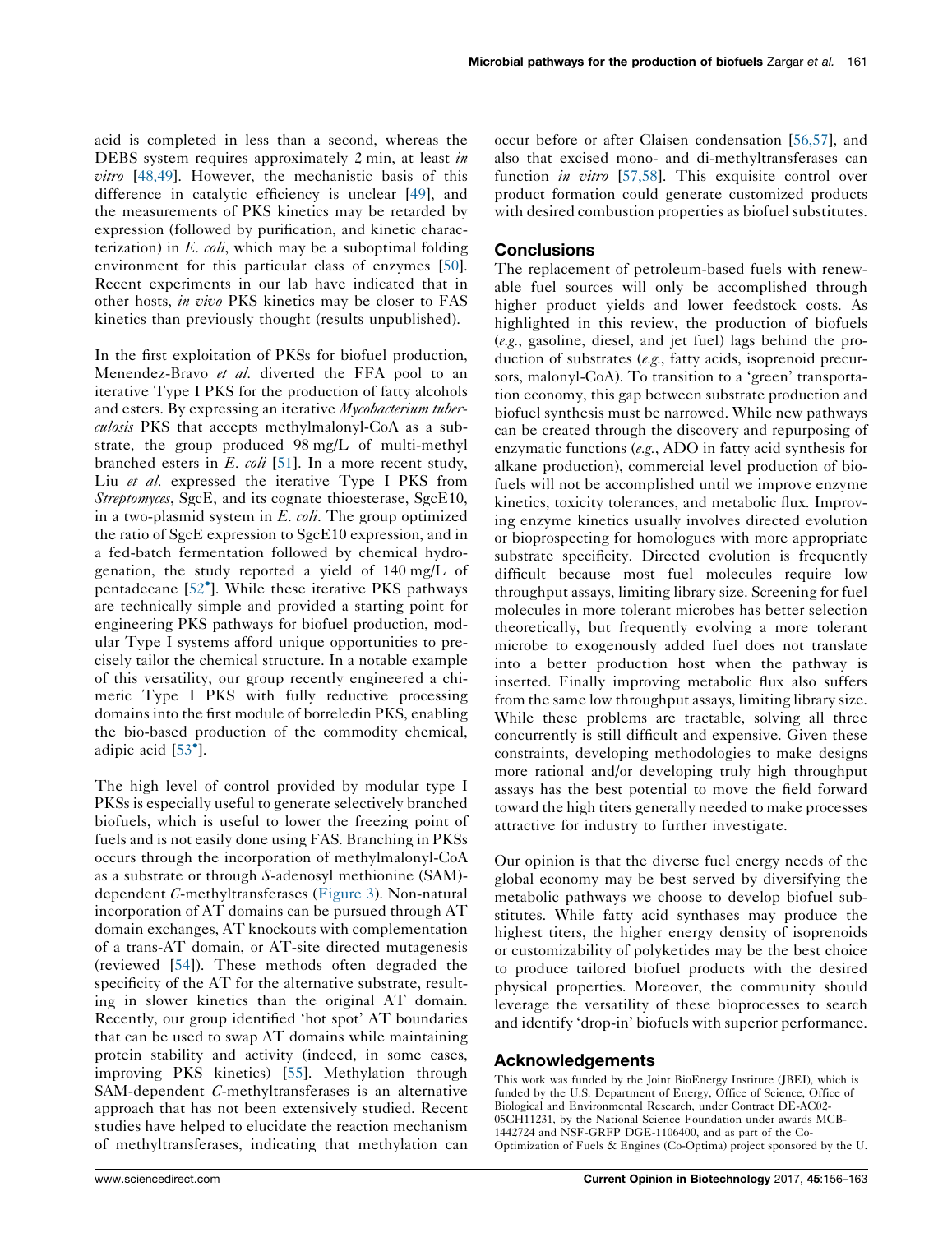<span id="page-7-0"></span>S. Department of Energy (DOE) Office of Energy Efficiency and Renewable Energy (EERE), Bioenergy Technologies and Vehicle Technologies Offices.

### References and recommended reading

Papers of particular interest, published within the period of review, have been highlighted as:

- of special interest
- •• of outstanding interest
- IPCC: Climate Change 2014 Synthesis Report Summary Chapter for Policymakers. IPCC; 2014 [http://dx.doi.org/10.1017/](http://dx.doi.org/10.1017/CBO9781107415324) [CBO9781107415324](http://dx.doi.org/10.1017/CBO9781107415324).
- 2. Pacala S: [Stabilization](http://refhub.elsevier.com/S0958-1669(16)30190-2/sbref0010) wedges: solving the climate problem for the next 50 years with current [technologies](http://refhub.elsevier.com/S0958-1669(16)30190-2/sbref0010). Science 2004, 305[:968-972.](http://refhub.elsevier.com/S0958-1669(16)30190-2/sbref0010)
- 3. Pachauri, Rajendra K et al.: Climate Change 2014: [Synthesis](http://refhub.elsevier.com/S0958-1669(16)30190-2/sbref0015) Report. [Contribution](http://refhub.elsevier.com/S0958-1669(16)30190-2/sbref0015) of Working Groups I, II and III to the Fifth Assessment Report of the [Intergovernmental](http://refhub.elsevier.com/S0958-1669(16)30190-2/sbref0015) Panel on Climate [Change](http://refhub.elsevier.com/S0958-1669(16)30190-2/sbref0015). IPCC; 2014.
- 4. Liao JC, Mi L, Pontrelli S, Luo S: Fuelling the future: [microbial](http://refhub.elsevier.com/S0958-1669(16)30190-2/sbref0020) [engineering](http://refhub.elsevier.com/S0958-1669(16)30190-2/sbref0020) for the production of sustainable biofuels. Nat. Rev. [Microbiol.](http://refhub.elsevier.com/S0958-1669(16)30190-2/sbref0020) 2016, 14:288-304.
- 5. Fargione J, Hill J, Tilman D, Polasky S, [Hawthorne](http://refhub.elsevier.com/S0958-1669(16)30190-2/sbref0025) P: Land [clearing](http://refhub.elsevier.com/S0958-1669(16)30190-2/sbref0025) and the biofuel carbon debt. Sci. J. 2008, 319:1235- [1237.](http://refhub.elsevier.com/S0958-1669(16)30190-2/sbref0025)
- 6. d'Espaux L, [Mendez-Perez](http://refhub.elsevier.com/S0958-1669(16)30190-2/sbref0030) D, Li R, Keasling JD: Synthetic biology for microbial production of [lipid-based](http://refhub.elsevier.com/S0958-1669(16)30190-2/sbref0030) biofuels. Curr. Opin. Chem. Biol. 2015, 29[:58-65.](http://refhub.elsevier.com/S0958-1669(16)30190-2/sbref0030)
- 7. Chen CT, Liao JC: Frontiers in microbial [1-butanol](http://refhub.elsevier.com/S0958-1669(16)30190-2/sbref0035) and isobutanol [production](http://refhub.elsevier.com/S0958-1669(16)30190-2/sbref0035). FEMS Microbiol. Lett. 2016, 363.
- 8. Coursolle D, Lian J, Shanklin J, Zhao H: [Production](http://refhub.elsevier.com/S0958-1669(16)30190-2/sbref0040) of long chain alcohols and alkanes upon [coexpression](http://refhub.elsevier.com/S0958-1669(16)30190-2/sbref0040) of an acyl-ACP reductase and [aldehyde-deformylating](http://refhub.elsevier.com/S0958-1669(16)30190-2/sbref0040) oxygenase with a bacterial type-I fatty acid [synthase](http://refhub.elsevier.com/S0958-1669(16)30190-2/sbref0040) in E. coli. Mol. Biosyst. 2015, 11[:2464-2472.](http://refhub.elsevier.com/S0958-1669(16)30190-2/sbref0040)
- 9. Steen EJ, Kang Y, [Bokinsky](http://refhub.elsevier.com/S0958-1669(16)30190-2/sbref0045) G, Hu Z, Schirmer A, McClure A, Del Cardayre SB, Keasling JD: Microbial [production](http://refhub.elsevier.com/S0958-1669(16)30190-2/sbref0045) of fatty-acidderived fuels and [chemicals](http://refhub.elsevier.com/S0958-1669(16)30190-2/sbref0045) from plant biomass. Nature 2010, 463[:559-562.](http://refhub.elsevier.com/S0958-1669(16)30190-2/sbref0045)
- 10. [Mendez-Perez](http://refhub.elsevier.com/S0958-1669(16)30190-2/sbref0050) D, Begemann MB, Pfleger BF: Modular synthaseencoding gene involved in α-olefin [biosynthesis](http://refhub.elsevier.com/S0958-1669(16)30190-2/sbref0050) in<br>[Synechococcus](http://refhub.elsevier.com/S0958-1669(16)30190-2/sbref0050) sp. strain PCC 7002. Appl. Environ. Microbiol. 2011, 77[:4264-4267.](http://refhub.elsevier.com/S0958-1669(16)30190-2/sbref0050)
- 11. Schirmer A, Rude MA, Li X, Popova E, del Cardayre SB: [Microbial](http://refhub.elsevier.com/S0958-1669(16)30190-2/sbref0055) [biosynthesis](http://refhub.elsevier.com/S0958-1669(16)30190-2/sbref0055) of alkanes. Science 2010, 329:559-562.
- 12. [Harger](http://refhub.elsevier.com/S0958-1669(16)30190-2/sbref0060) M, Zheng L, Moon A, Ager C, An JH, Choe C, Lai Y, Mo B, Zong D, Smith MD et al.: **[Expanding](http://refhub.elsevier.com/S0958-1669(16)30190-2/sbref0060) the product profile of a** microbial alkane [biosynthetic](http://refhub.elsevier.com/S0958-1669(16)30190-2/sbref0060) pathway. ACS Synth. Biol. 2012, 2[:59-62.](http://refhub.elsevier.com/S0958-1669(16)30190-2/sbref0060)
- 13. Cline PV, Delfino JJ, Rao PSC: [Partitioning](http://refhub.elsevier.com/S0958-1669(16)30190-2/sbref0065) of aromatic [constituents](http://refhub.elsevier.com/S0958-1669(16)30190-2/sbref0065) into water from gasoline and other complex solvent mixtures. Environ. Sci. Technol. 1991, 25[:914-920.](http://refhub.elsevier.com/S0958-1669(16)30190-2/sbref0065)
- 14. [Youngquist](http://refhub.elsevier.com/S0958-1669(16)30190-2/sbref0070) JT, Lennen RM, Ranatunga DR, Bothfeld WH, Ii WDM, Pfleger BF: Kinetic modeling of free fatty acid [production](http://refhub.elsevier.com/S0958-1669(16)30190-2/sbref0070) in [Escherichia](http://refhub.elsevier.com/S0958-1669(16)30190-2/sbref0070) coli based on continuous cultivation of a plasmid free strain. Biotechnol. Bioeng. 2012, 109[:1518-1527.](http://refhub.elsevier.com/S0958-1669(16)30190-2/sbref0070)
- 15. Liu T, Vora H, Khosla C: [Quantitative](http://refhub.elsevier.com/S0958-1669(16)30190-2/sbref0075) analysis and engineering of fatty acid [biosynthesis](http://refhub.elsevier.com/S0958-1669(16)30190-2/sbref0075) in E. coli. Metab. Eng. 2010, 12: [378-386.](http://refhub.elsevier.com/S0958-1669(16)30190-2/sbref0075)
- 16. Choi YJ, Lee SY: Microbial production of [short-chain](http://refhub.elsevier.com/S0958-1669(16)30190-2/sbref0080) alkanes. Nature 2013, 502[:571-574.](http://refhub.elsevier.com/S0958-1669(16)30190-2/sbref0080)
- 17. Howard TP, [Middelhaufe](http://refhub.elsevier.com/S0958-1669(16)30190-2/sbref0085) S, Moore K, Edner C, Kolak DM, Taylor GN, Parker DA, Lee R, Smirnoff N, Aves SJ et al.: [Synthesis](http://refhub.elsevier.com/S0958-1669(16)30190-2/sbref0085) of customized [petroleum-replica](http://refhub.elsevier.com/S0958-1669(16)30190-2/sbref0085) fuel molecules by targeted m<mark>odification of free fatty acid pools in *Escherichia coli.*<br>Proc. Natl. Acad. Sci. U. S. A. 2013, 110[:7636-7641.](http://refhub.elsevier.com/S0958-1669(16)30190-2/sbref0085)</mark>
- 18. Liu X, Hicks WM, Silver PA, Way JC: [Engineering](http://refhub.elsevier.com/S0958-1669(16)30190-2/sbref0090) acyl carrier protein to enhance [production](http://refhub.elsevier.com/S0958-1669(16)30190-2/sbref0090) of shortened fatty acids. [Biotechnol.](http://refhub.elsevier.com/S0958-1669(16)30190-2/sbref0090) Biofuels 2016, 9:24.
- 19. Akhtar MK, Turner NJ, Jones PR: [Carboxylic](http://refhub.elsevier.com/S0958-1669(16)30190-2/sbref0095) acid reductase is a versatile enzyme for the [conversion](http://refhub.elsevier.com/S0958-1669(16)30190-2/sbref0095) of fatty acids into fuels and chemical [commodities](http://refhub.elsevier.com/S0958-1669(16)30190-2/sbref0095). Proc. Natl. Acad. Sci. U. S. A. 2013, 110[:87-92.](http://refhub.elsevier.com/S0958-1669(16)30190-2/sbref0095)
- 20. Kallio P, Pasztor A, Thiel K, Akhtar MK, Jones PR: An [engineered](http://refhub.elsevier.com/S0958-1669(16)30190-2/sbref0100)  $\ddot{\phantom{0}}$ pathway for the [biosynthesis](http://refhub.elsevier.com/S0958-1669(16)30190-2/sbref0100) of renewable propane. Nat. [Commun.](http://refhub.elsevier.com/S0958-1669(16)30190-2/sbref0100) 2014, 5:4731.

In this work, the authors for the first time leverage ADO to produce a shortchain hydrocarbon, propane. This is accomplished through a heterologous thioesterase from Bacteriodis fragilis, and ADO's limiting catalytic turnover is enhanced through a heterelogous ferredoxin/ferredoxin reductase pair that increases electron supply to ADO.

- 21. Liu H, Yu C, Feng D, [Cheng](http://refhub.elsevier.com/S0958-1669(16)30190-2/sbref0105) T, Meng X, Liu W, Zou H, Xian M: Production of [extracellular](http://refhub.elsevier.com/S0958-1669(16)30190-2/sbref0105) fatty acid using engineered [Escherichia](http://refhub.elsevier.com/S0958-1669(16)30190-2/sbref0105) coli. Microb. Cell Fact. 2012, 11:41.
- 22. Xu P, Gu Q, Wang W, Wong L, Bower AGW, [Collins](http://refhub.elsevier.com/S0958-1669(16)30190-2/sbref0110) CH, Koffas MAG: Modular [optimization](http://refhub.elsevier.com/S0958-1669(16)30190-2/sbref0110) of multi-gene pathways for fatty acids [production](http://refhub.elsevier.com/S0958-1669(16)30190-2/sbref0110) in E. coli. Nat. Commun. 2013, 4:1409.
- 23. [Haushalter](http://refhub.elsevier.com/S0958-1669(16)30190-2/sbref0115) RW, Groff D, Deutsch S, The L, Chavkin TA,
- $\cdot$ Brunner SF, Katz L, Keasling JD: [Development](http://refhub.elsevier.com/S0958-1669(16)30190-2/sbref0115) of an orthogonal fatty acid biosynthesis system in E. coli for [oleochemical](http://refhub.elsevier.com/S0958-1669(16)30190-2/sbref0115) [production](http://refhub.elsevier.com/S0958-1669(16)30190-2/sbref0115). Metab. Eng. 2015, 30:1-6.

Heterologous Type I FAS's from multiple species were expressed in<br>E. coli, and the Corynebacterium glutamicum FAS was applied to produce fatty alcohols and methyl ketones. While the titer is lower than native FAS, further improvements could improve yield as this pathway directly produces acyl-CoAs without an acyl ligase.

- 24. Eser BE, Das D, Han J, Jones PR, Marsh ENG: [Oxygen](http://refhub.elsevier.com/S0958-1669(16)30190-2/sbref0120)independent alkane formation by non-heme [iron-dependent](http://refhub.elsevier.com/S0958-1669(16)30190-2/sbref0120) cyanobacterial aldehyde [decarbonylase:](http://refhub.elsevier.com/S0958-1669(16)30190-2/sbref0120) investigation of kinetics and [requirement](http://refhub.elsevier.com/S0958-1669(16)30190-2/sbref0120) for an external electron donor. Biochemistry 2011, 50[:10743-10750.](http://refhub.elsevier.com/S0958-1669(16)30190-2/sbref0120)
- 25. [Rodriguez](http://refhub.elsevier.com/S0958-1669(16)30190-2/sbref0125) GM, Atsumi S: Toward aldehyde and alkane [production](http://refhub.elsevier.com/S0958-1669(16)30190-2/sbref0125) by removing aldehyde reductase activity in [Escherichia](http://refhub.elsevier.com/S0958-1669(16)30190-2/sbref0125) coli. Metab. Eng. 2014, 25:227-237.
- 26. [Sheppard](http://refhub.elsevier.com/S0958-1669(16)30190-2/sbref0130) MJ, Kunjapur AM, Prather KLJ: Modular and selective biosynthesis of [gasoline-range](http://refhub.elsevier.com/S0958-1669(16)30190-2/sbref0130) alkanes. Metab. Eng. 2016, 33[:28-40.](http://refhub.elsevier.com/S0958-1669(16)30190-2/sbref0130)
- 27. Cao Y, Xiao W-H, [Zhang](http://refhub.elsevier.com/S0958-1669(16)30190-2/sbref0135) J-L, Xie Z-X, Ding M-Z, Yuan Y-J:  $\ddot{\phantom{0}}$ [Heterologous](http://refhub.elsevier.com/S0958-1669(16)30190-2/sbref0135) biosynthesis and manipulation of alkanes in

[Escherichia](http://refhub.elsevier.com/S0958-1669(16)30190-2/sbref0135) coli. Metab. Eng. 2016, 38:19-28. Recent work that advances a pathway synergy between ADO and AHR, where increased titer of ADO is produced when AHR is moderately enhanced.

- 28. Li N, Chang WC, Warui DM, Booker SJ, Krebs C, [Bollinger](http://refhub.elsevier.com/S0958-1669(16)30190-2/sbref0140) JM: Evidence for only [oxygenative](http://refhub.elsevier.com/S0958-1669(16)30190-2/sbref0140) cleavage of aldehydes to alk(a/e)nes and formate by [cyanobacterial](http://refhub.elsevier.com/S0958-1669(16)30190-2/sbref0140) aldehyde [decarbonylases](http://refhub.elsevier.com/S0958-1669(16)30190-2/sbref0140). Biochemistry 2012, 51:7908-7916.
- 29. Martin VJJ, Pitera DJ, Withers ST, [Newman](http://refhub.elsevier.com/S0958-1669(16)30190-2/sbref0145) JD, Keasling JD: [Engineering](http://refhub.elsevier.com/S0958-1669(16)30190-2/sbref0145) a mevalonate pathway in Escherichia coli for [production](http://refhub.elsevier.com/S0958-1669(16)30190-2/sbref0145) of terpenoids. Nat. Biotechnol. 2003, 21:796-802.
- 30. Pitera DJ, Paddon CJ, Newman JD, Keasling JD: [Balancing](http://refhub.elsevier.com/S0958-1669(16)30190-2/sbref0150) a [heterologous](http://refhub.elsevier.com/S0958-1669(16)30190-2/sbref0150) mevalonate pathway for improved isoprenoid production in [Escherichia](http://refhub.elsevier.com/S0958-1669(16)30190-2/sbref0150) coli. Metab. Eng. 2007, 9:193-207.
- 31. Millo F, Bensaid S, Fino D, [Marcano](http://refhub.elsevier.com/S0958-1669(16)30190-2/sbref0155) SJC, Vlachos T, Debnath BK: Influence on the [performance](http://refhub.elsevier.com/S0958-1669(16)30190-2/sbref0155) and emissions of an automotive Euro 5 diesel engine fueled with F30 from [farnesane](http://refhub.elsevier.com/S0958-1669(16)30190-2/sbref0155). Fuel 2014, 138[:134-142.](http://refhub.elsevier.com/S0958-1669(16)30190-2/sbref0155)
- 32. Peralta-Yahya PP, Ouellet M, Chan R, [Mukhopadhyay](http://refhub.elsevier.com/S0958-1669(16)30190-2/sbref0160) A,<br>Keasling JD, Lee TS: **[Identification](http://refhub.elsevier.com/S0958-1669(16)30190-2/sbref0160) and microbial production of** a [terpene-based](http://refhub.elsevier.com/S0958-1669(16)30190-2/sbref0160) advanced biofuel. Nat. Commun. 2011, 2:483.
- 33. Özaydin B, Burd H, Lee TS, Keasling JD: [Carotenoid-based](http://refhub.elsevier.com/S0958-1669(16)30190-2/sbref0165) [phenotypic](http://refhub.elsevier.com/S0958-1669(16)30190-2/sbref0165) screen of the yeast deletion collection reveals new genes with roles in isoprenoid [production](http://refhub.elsevier.com/S0958-1669(16)30190-2/sbref0165). Metab. Eng. 2013, 15[:174-183.](http://refhub.elsevier.com/S0958-1669(16)30190-2/sbref0165)
- 34. Phelan RM, Sekurova ON, Keasling JD, Zotchev SB: [Engineering](http://refhub.elsevier.com/S0958-1669(16)30190-2/sbref0170) terpene biosynthesis in [Streptomyces](http://refhub.elsevier.com/S0958-1669(16)30190-2/sbref0170) for production of the